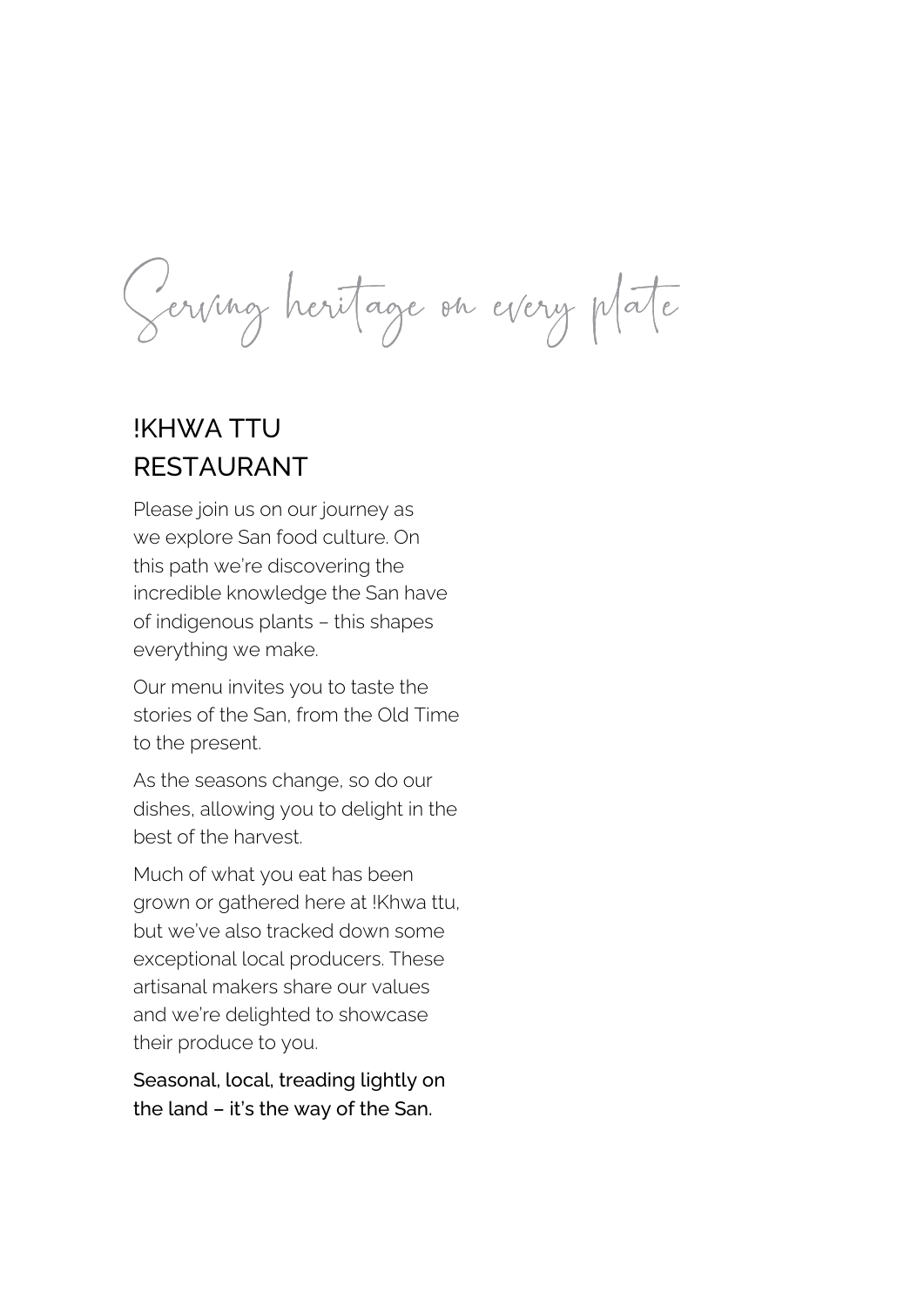

!Khwa ttu Wellness Blend a medicinal herbal tea

| Iced Coffee           | 28    |
|-----------------------|-------|
| Decaf                 | $+5$  |
| Almond / Oat Milk     | $+10$ |
|                       |       |
| <b>Red Cappuccino</b> | 28    |
| Rooibos Latte         | 30    |
|                       |       |
| <b>LOOSE LEAF TEA</b> | 25    |
| Rooibos               |       |
| English Breakfast     |       |
| Earl Grey             |       |
| Silver Moon           |       |

Bourbon Vanilla Rooibos

Afrikao 75% Chocolate with milk

**TWG TEA** Sencha Green | 25

#### **HOT CHOCOLATE** | 38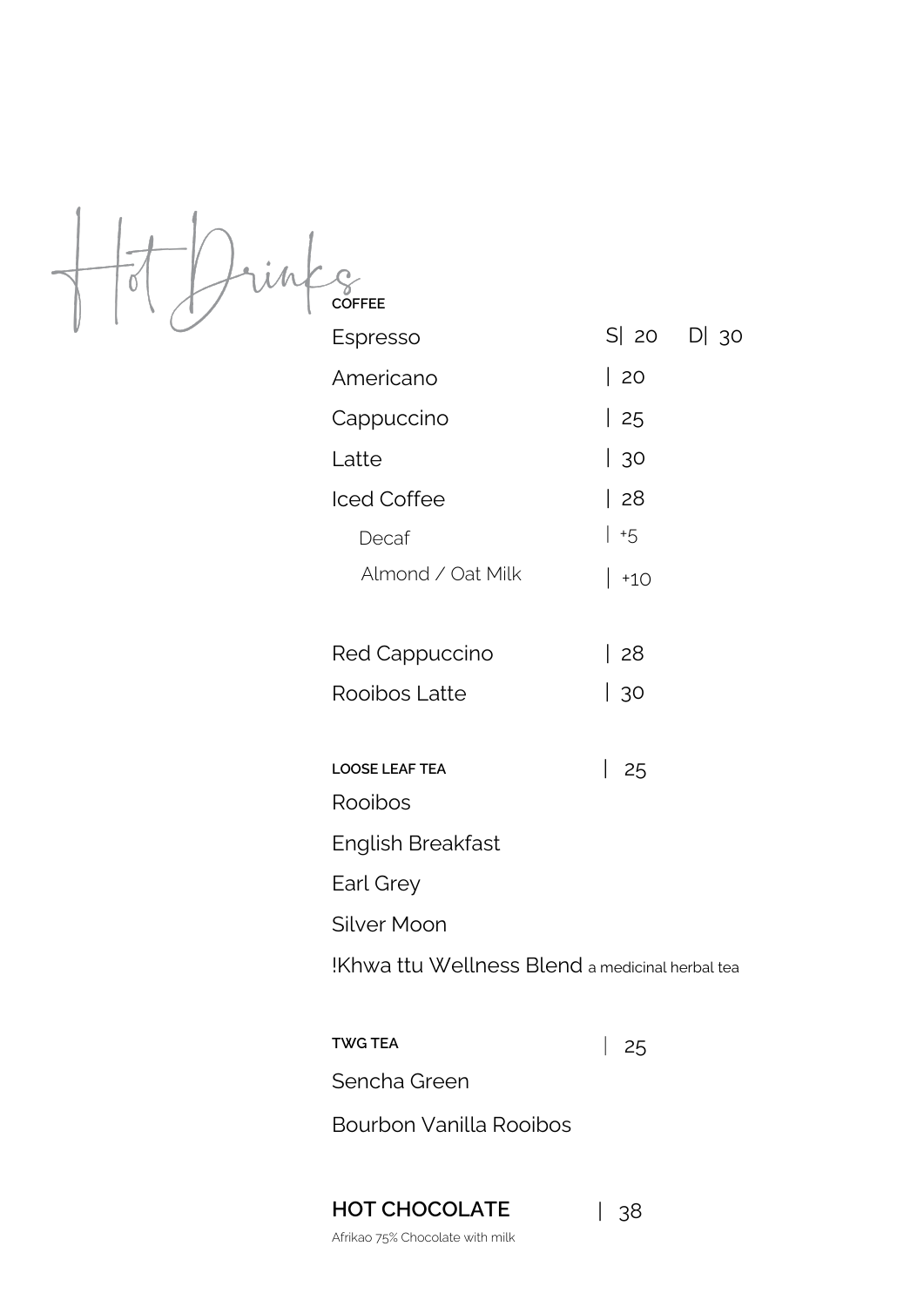Craft Sodas | 38 Made by The Fair Taste, No added sugar Cape Cola Naturally flavoured Cola Lemi Lemi Ginger Lemonade



JuicyB | 38.50 Pressed in Cape Town Apple Naartjie Mango

## FizzyB | 38.50 Pure juice & carbonated water

Apple Grape

RBT Ice Tea | 45 Sparkling Rooibos brewed in Paarl Lemon Hibiscus **Cranberry** 

Milkshakes 35 | 48 Madagascan Vanilla Afrikao 75% Dark Chocolate True Strawberry

Mixers 200ml | 18 Lemonade Club Soda

Darling Brew | 38 Locally and sustainably made Light Lager Slow Beer Lager Rogue Pony Pale Ale Bone Crusher Wit Beer Apple Bomb Non-Alcoholic | 36

Tea of Life Kombucha | 42 Naturally fermented tea Ginger Rose Geranium Rooibos Lemongrass

> Water | 20 Still/Sparkling 440ml

OUR DRINKS | Our drinks also tell their own story. All are carefully selected for their unique and delicious taste. They are sourced from suppliers dedicated to keeping their impact and carbon footprint as low as possible. We've hunted down a cola that won't harm you (or the planet) and juice boxes that contain only juice. Made by Nature, chosen for you - it's the way of the San.

Pura Soda | 25 Lower sugar, preservative & colourant free Seville Orange Pomegranate Lemon & Elderflower Cucumber and Lime

Tonic Water Grapefruit Tonic Bitter Lemon

Charlie's Brewery | 36 Sandveld Lager Boathouse Crystal Weiss Harbour APA

Loxtonia Ciders | 38

Sparkling Apple Stone Fruit African Sundowner, Baobab

Easy Apple Non-Alcoholic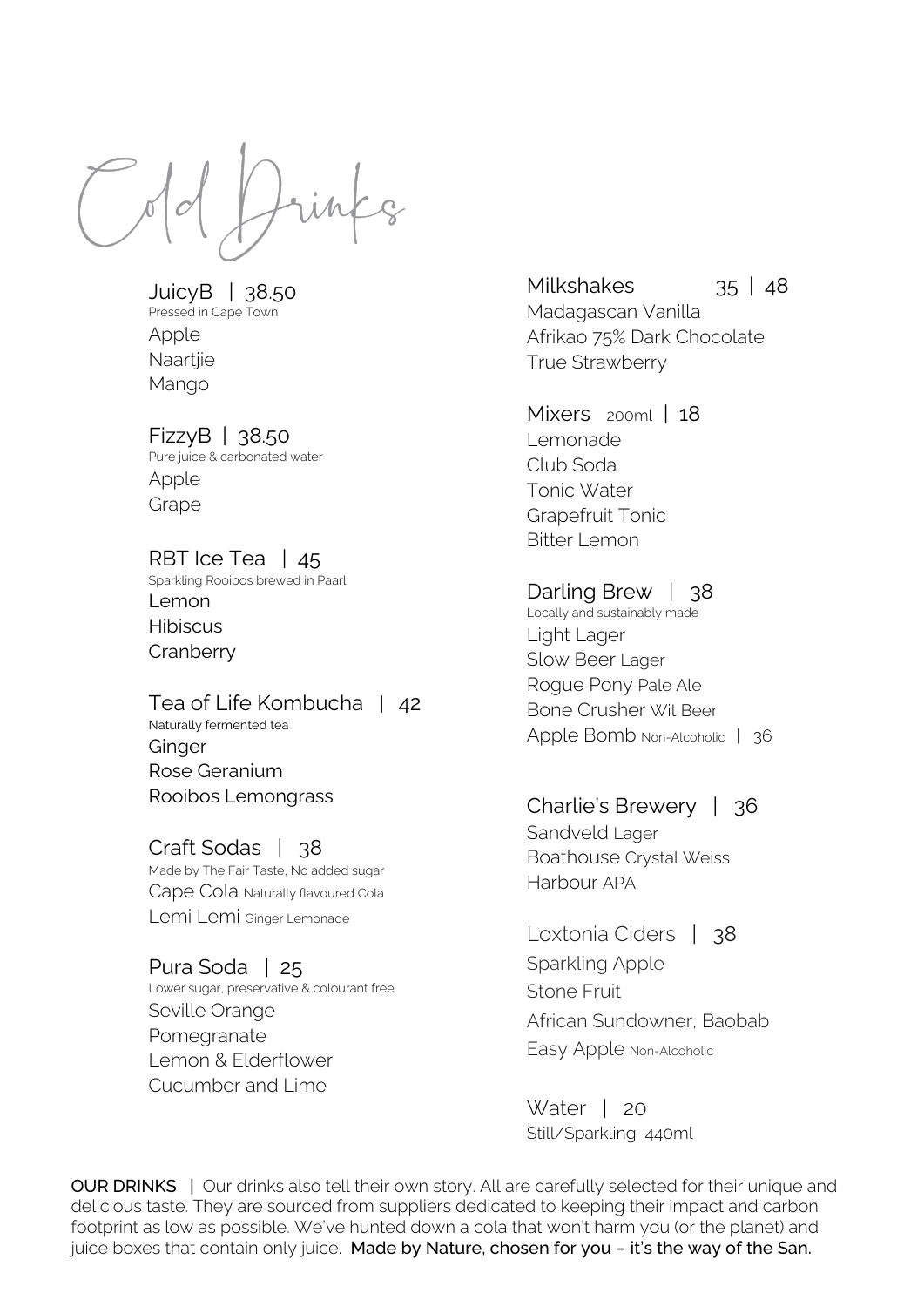'Mielie Pap' Organic Yellow Lowerland Maize, Honey Toffee, Nut Praline

OUR DISHES | Contained in our menu are the stories of the many different people who've dedicated themselves to creating and growing the exceptional produce that we are privileged to use in our kitchen. Picked with care from people we trust - it's the way of the San.

Honey, Bacon, Sour Cream

Nduja on Toast Home-made Salami Spread with Chilli & Paprika served on Farm Bread Eggs on Toast Tomato Relish, Whole Wheat Farm Bread Venison Sausage, Two Fried Farm Eggs Bacon, Tomato Relish, 'Potbrood' Poached Eggs Wild Garlic Mayo, Oyster Mushrooms, Spinach, 'Potbrood' Mosbolletjie French Toast | 35 | 45 | 90 | 72 | 75

Roasted Pear Strained Yoghurt, Nut and Spice Crumb | 68

| 55

Dry Cured Bacon Mushrooms



Add

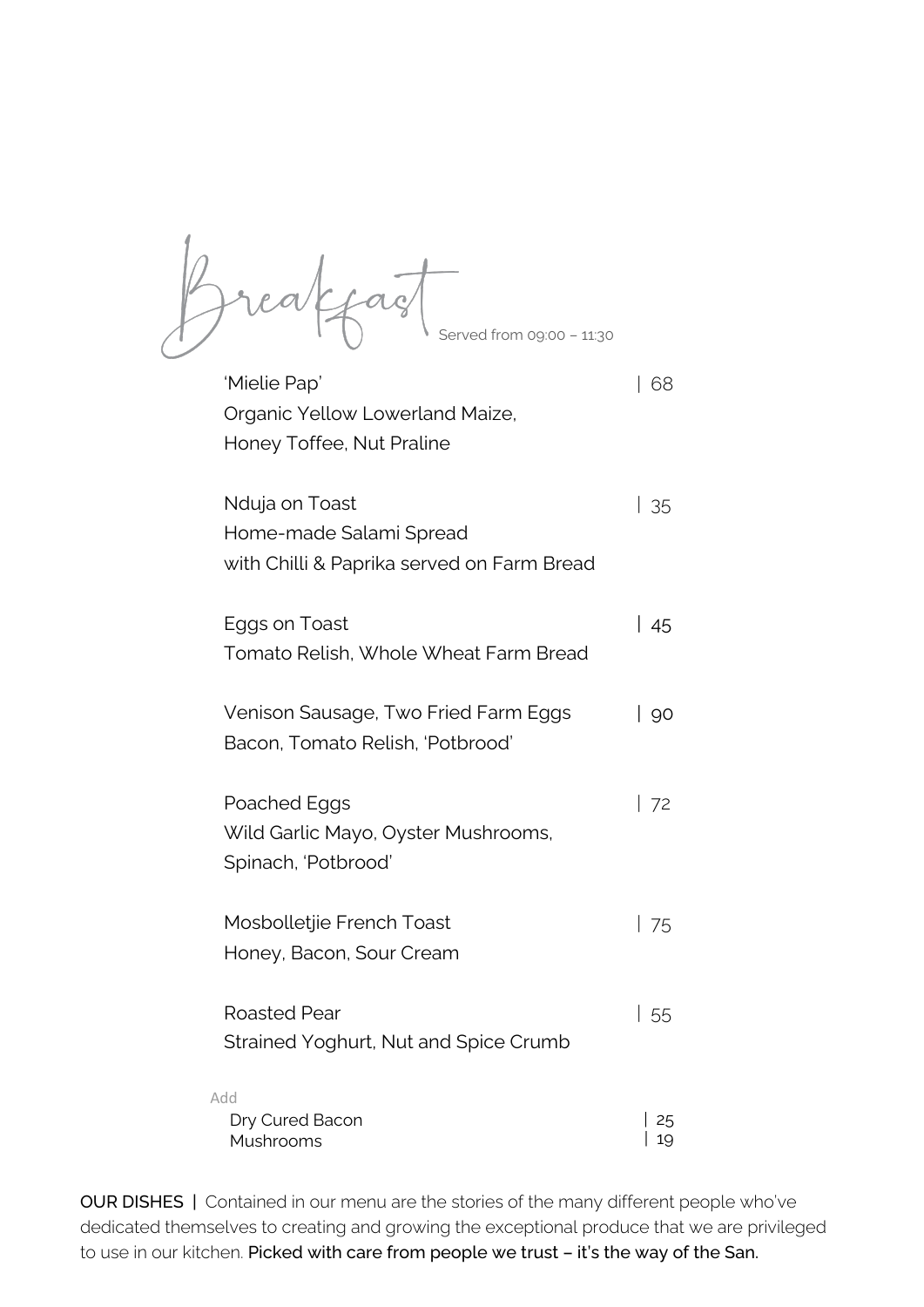Cheese and Meat Platter Serves 2

Venison Charcuterie, Kokerboom's Steenbras Camembert, Red Mill Gouda & Black Winged Stilt Blue Cheese served with farm preserves, Afrida's dried Fruit

Chutney, Nduja & 'potbrood'

Salted Hake, Leek & Potato Stew,

Garden Weed Pesto with a Wild Garlic Herb Bread

Grilled Chicken Breast & Confit Chicken Mead and Wild Rosemary Marinade, Roast Cauliflower, Biltong Spice & Spring Onion

OUR DISHES | Contained in our menu are the stories of the many different people who've dedicated themselves to creating and growing the exceptional produce that we are privileged to use in our kitchen. Picked with care from people we trust – it's the way of the San.

Smoked Snoek Fritters Kale, Apple & Red Onion Salad, Blue Crane Blue Cheese Cream, Crushed Pumpkin Seeds

Smoked Aubergine, Kelp Noodles Mushrooms, Umami Broth & Garlic Crisps

Braised Game

Roast Onion, Askoek Crumble, Crushed Heerboon

Roosterkoek

Locally produced Cheese, Tomato Onion 'Smoor'

!Khwa ttu Venison Burger Kelp Gull Cheese Mayo, Whole Grain Mustard, Onion, Potato Crisps, Kapokbos Salt

| 130

| 85

| 58

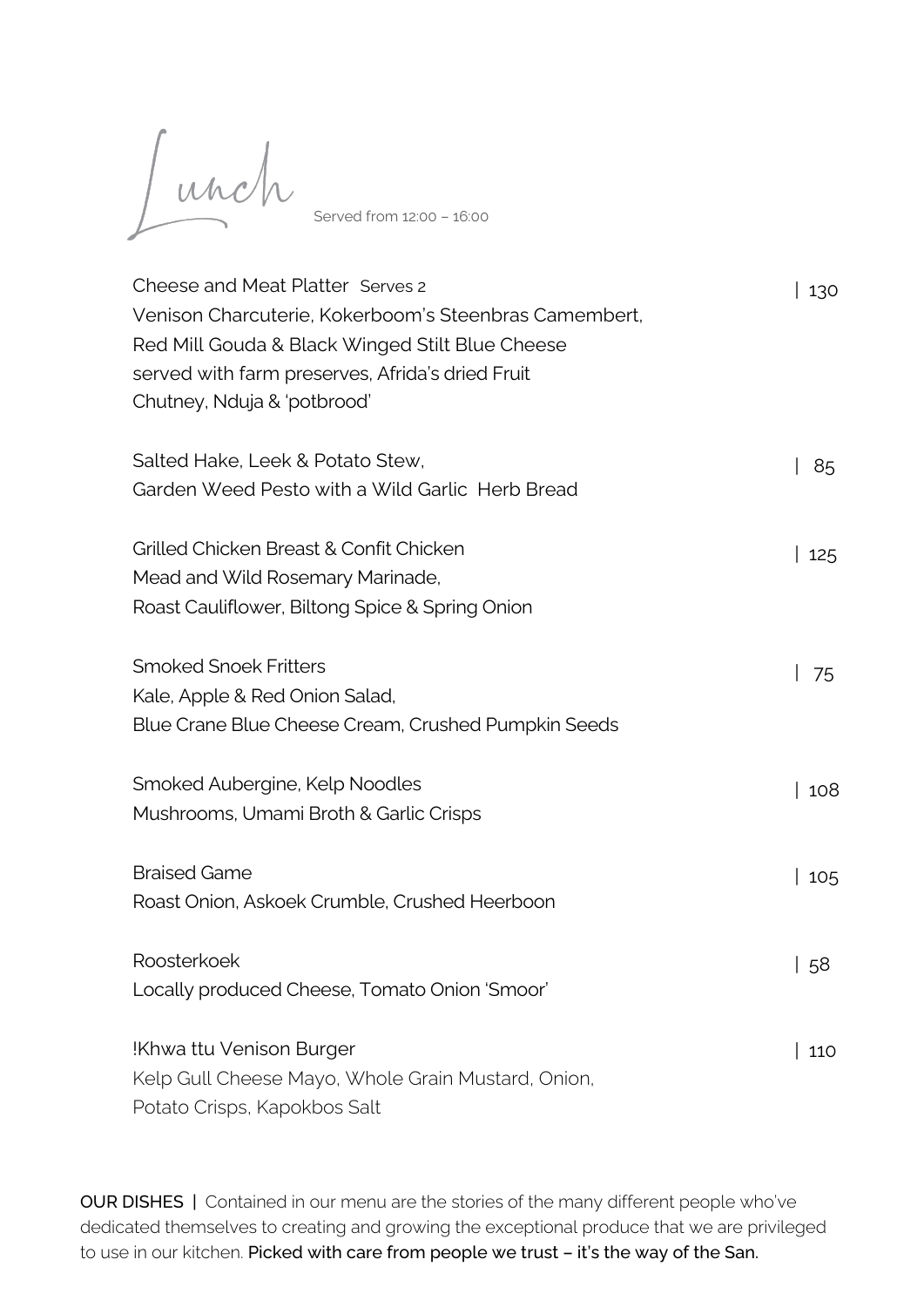

"Askoek" Fire Oven Baked Bread, 'Kaiings' & Sandveld Honey Butter





Ice Cream , Meringue

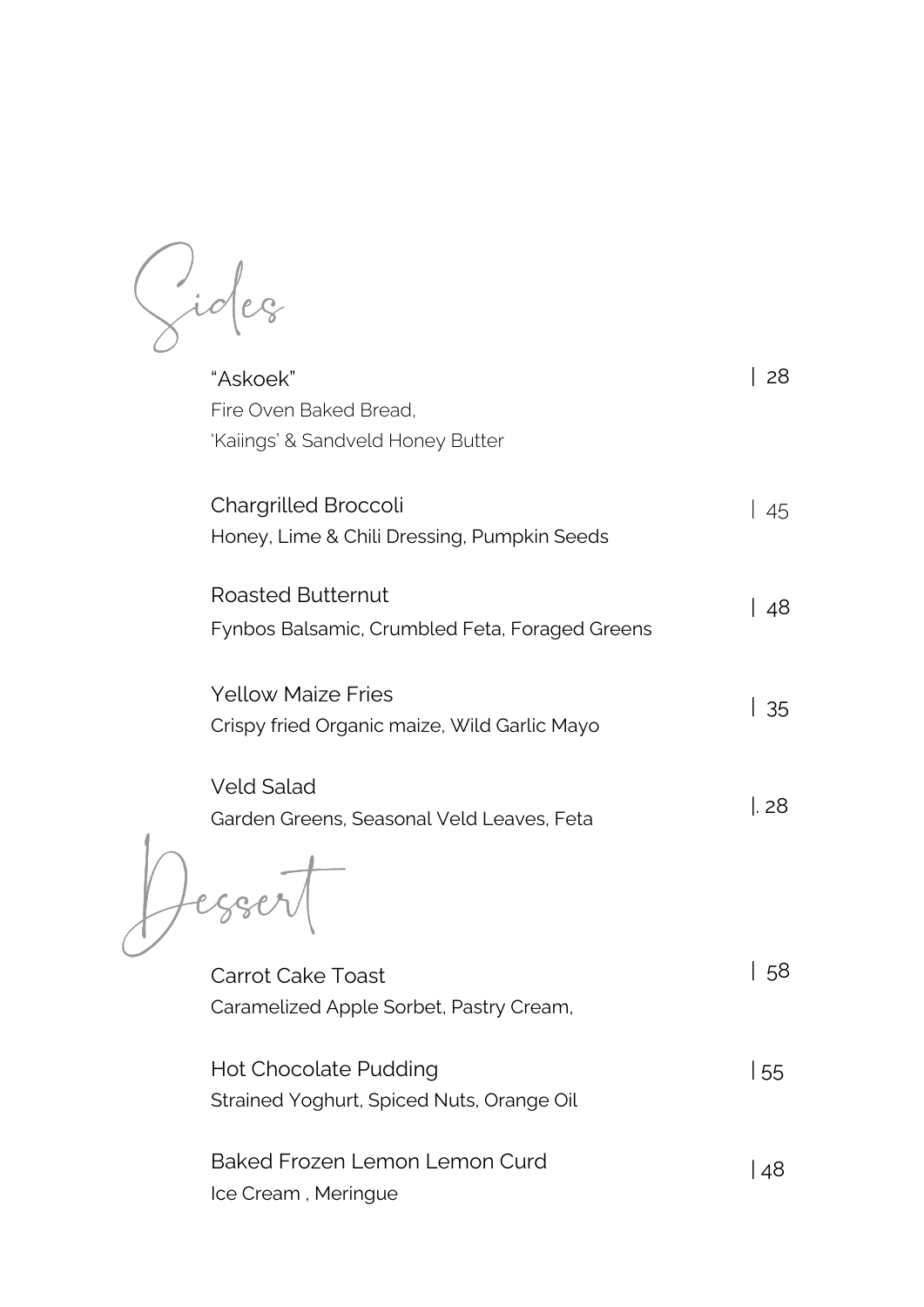Fawne & Foale

 $\smash{\bigtriangledown}$  $\overline{\phantom{a}}$ 

> Macaroni And Cheese | 48

> Chicken Strips with Potato Crisps | 75

Potato Chips

Fish Fingers with Potato Crisps | 78

Vanilla Ice Cream

Steamed Carrots | 30

### with Afrikao Chocolate Sauce

| 28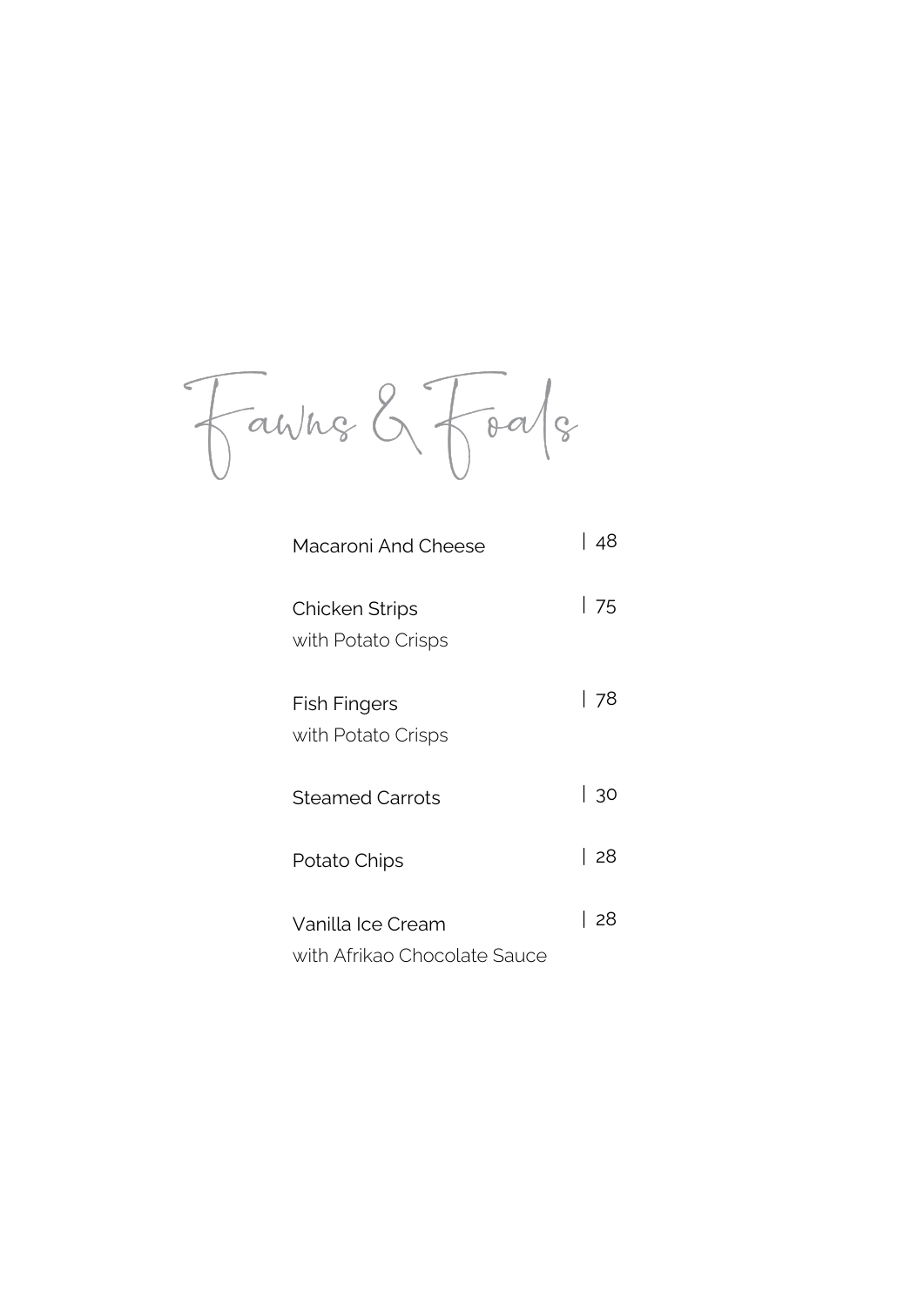Our wine list highlights some of the exceptional wines available locally. .



# Sauvignon Blanc

| <b>Cloof Duckitt</b>                                                              | 140        |
|-----------------------------------------------------------------------------------|------------|
| Groote Post Sea Salter                                                            |            |
| <b>Chenin Blanc</b><br>Darling Cellars Arum Fields<br>Groote Post Estate Produced | 110<br>160 |
| Chardonnay<br>Groote Post (Unwooded)<br>Darling Cellars Quercus Gold              | 175<br>110 |
| White Blends<br>Groote Post Old Man's White Blend<br>Blake's 16Mile 'Swemgat'     | 135<br>110 |
| Rosé                                                                              |            |

Darling Cellars Pyjama Bush

Groote Post Pinot Noir

| 110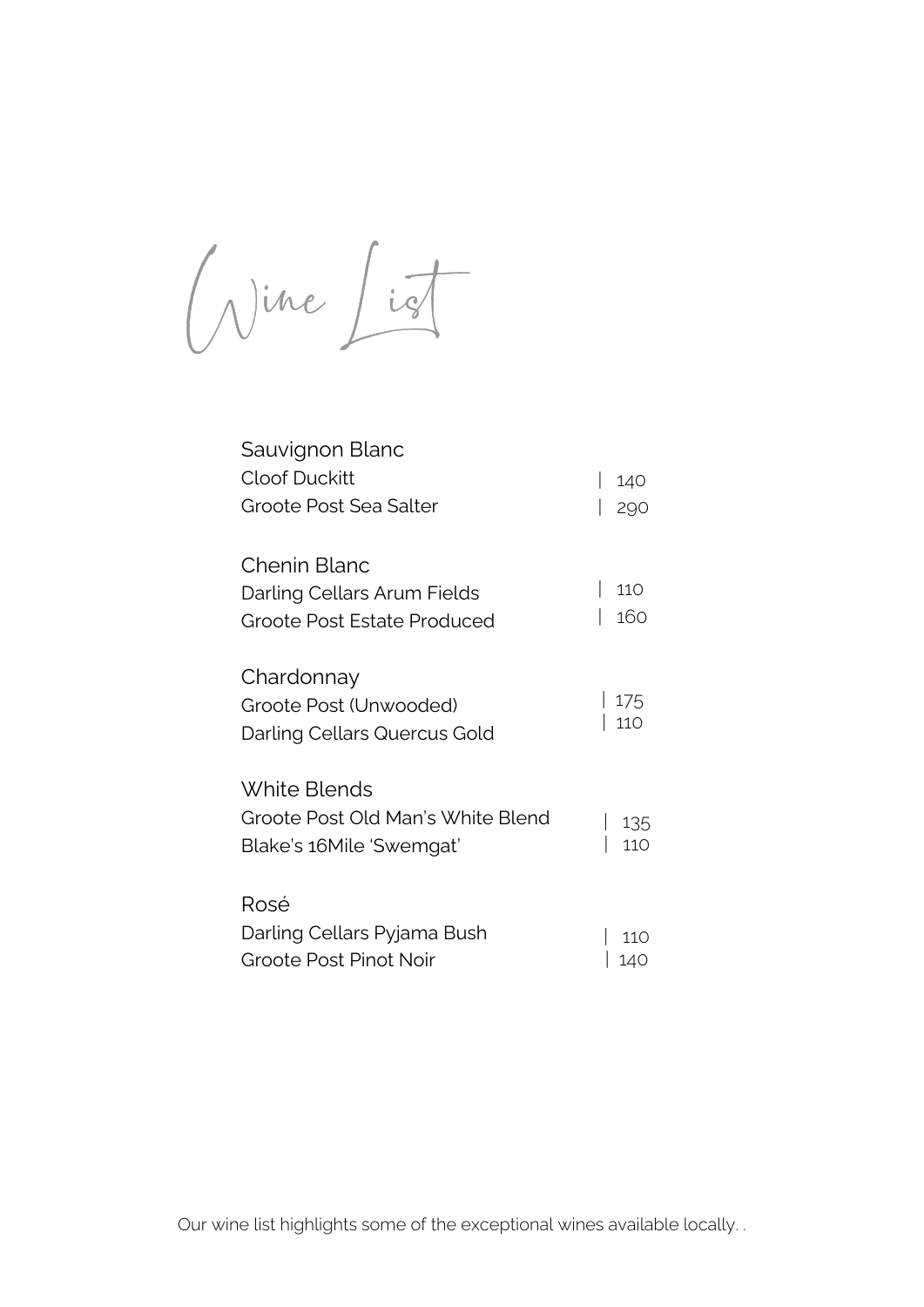Our wine list highlights some of the exceptional wines available locally.

**MCC** Darling Cellars Brut Blanc De Blanc Groote Post Brut Rosé Aurelia | 200 | 290 | 280



Merlot Darling Cellars Reserve Six Tonner | 120

| Pinotage<br>Darling Cellars Chocoholic<br>Ormonde Basson 2018                 | 120        |
|-------------------------------------------------------------------------------|------------|
| Shiraz<br><b>Cloof Very Sexy Shiraz</b><br><b>Neil Ellis Groenkloof Syrah</b> | 160<br>170 |
| <b>Cabernet Sauvignon</b><br>Darling Cellars Terra Hutton 2020                | 125        |
| <b>Red Blends</b><br>Roan Ranger<br>Homtini Fairview                          | 150<br>415 |
| <b>Ondine Cabernet Franc</b>                                                  |            |